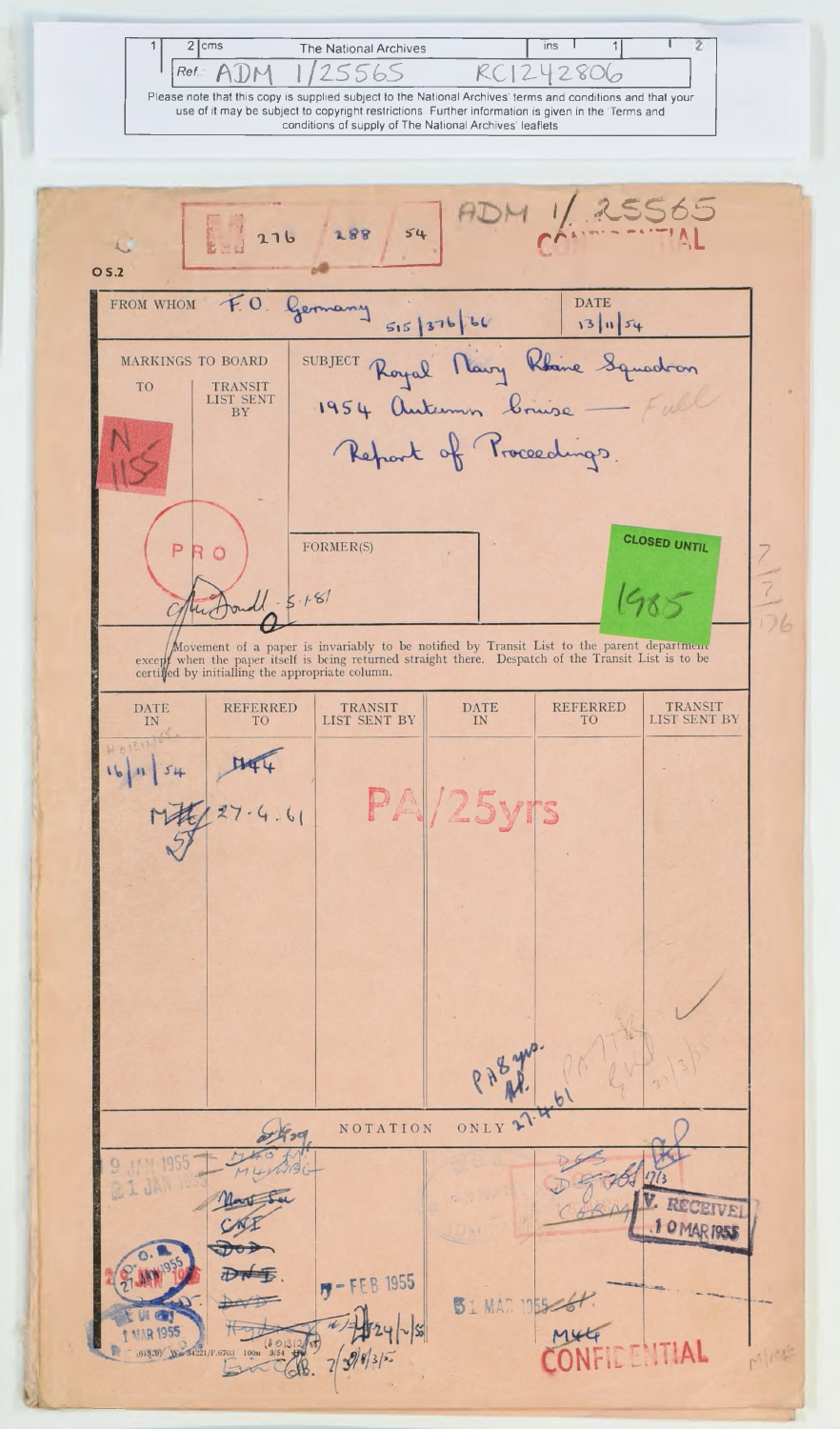1 2 cms The National Archives and The National Archives 5  $\frac{1}{1}$   $\frac{Ref}{2}$   $\frac{POM}{1/2556}$   $\frac{K}{12}$   $\frac{280}{6}$ use of it may be subject to copyright restrictions. Further information is given in the "Terms and conditions of supply of The National Archives' leafletsSee also M. 17/84/54 attached. m. w. Blad<br>For Hal. 917.